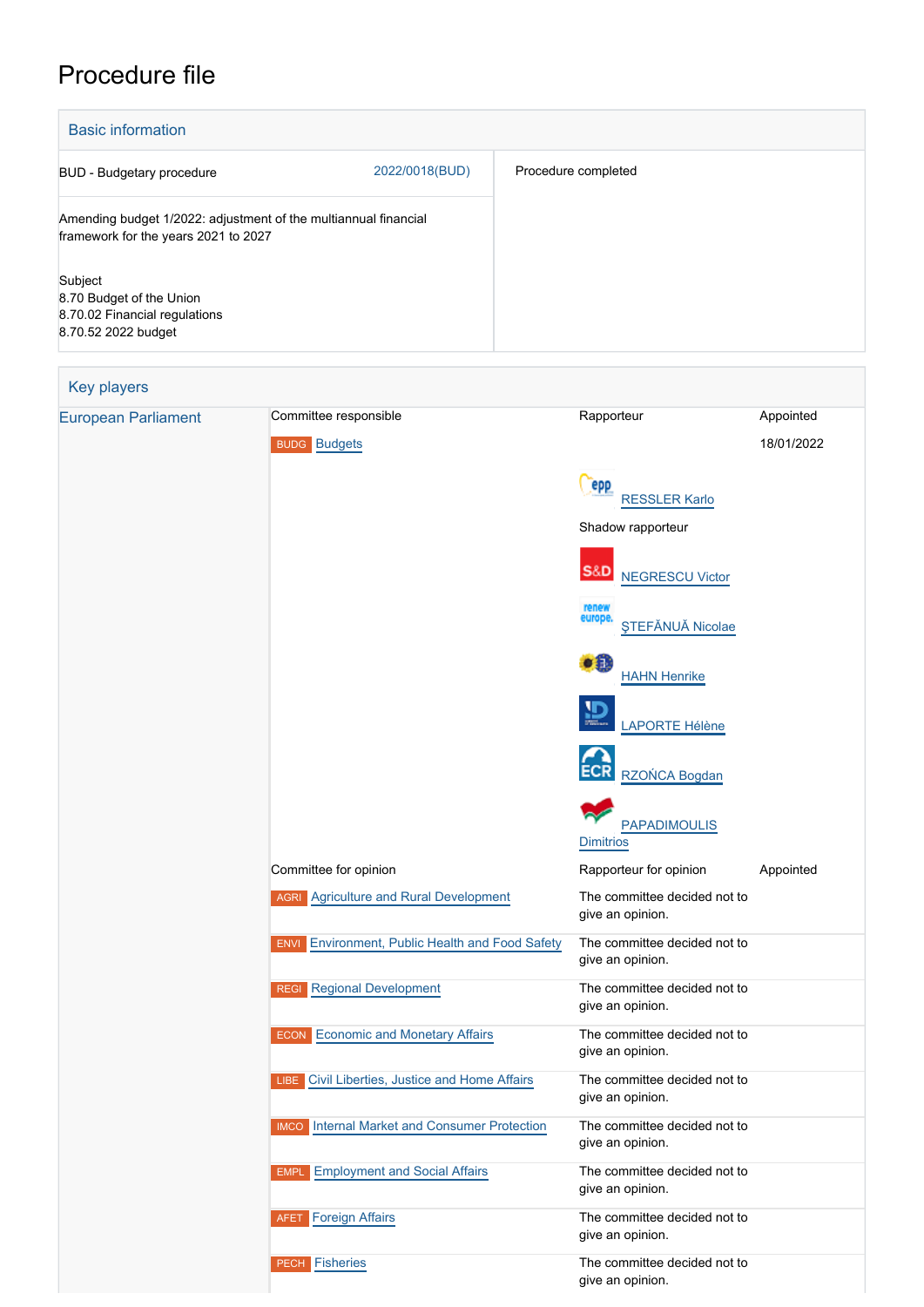#### [Council of the European Union](http://www.consilium.europa.eu) [European Commission](http://ec.europa.eu/) Commission DG

[Budget](http://ec.europa.eu/info/departments/budget_en)

Commissioner

HAHN Johannes

| Key events |                                               |               |         |
|------------|-----------------------------------------------|---------------|---------|
| 28/01/2022 | Commission draft budget published             | COM(2022)0081 | Summary |
| 11/02/2022 | Draft budget approved by Council              |               |         |
| 25/02/2022 | Council position on draft budget<br>published | 06310/2022    | Summary |
| 07/03/2022 | Committee referral announced in<br>Parliament |               |         |
| 16/03/2022 | Vote in committee                             |               |         |
| 17/03/2022 | Budgetary report tabled for plenary           | A9-0051/2022  | Summary |
| 05/04/2022 | Decision by Parliament                        | T9-0108/2022  | Summary |
| 20/05/2022 | Final act published in Official Journal       |               |         |

#### Technical information

| Procedure reference        | 2022/0018(BUD)            |
|----------------------------|---------------------------|
| Procedure type             | BUD - Budgetary procedure |
| Procedure subtype          | <b>Budget</b>             |
| Other legal basis          | Rules of Procedure EP 159 |
| Stage reached in procedure | Procedure completed       |
| Committee dossier          | BUDG/9/08162              |

#### Documentation gateway

| Commission draft budget                          | COM(2022)0081 | 28/01/2022 | EC  | Summary |
|--------------------------------------------------|---------------|------------|-----|---------|
| Committee draft report                           | PE704.781     | 08/02/2022 | EP  |         |
| Council position on draft budget                 | 06310/2022    | 25/02/2022 | CSL | Summary |
| Amendments tabled in committee                   | PE719.804     | 01/03/2022 | EP  |         |
| Budgetary report tabled for plenary, 1st reading | A9-0051/2022  | 17/03/2022 | EP  | Summary |
| Budgetary text adopted by Parliament             | T9-0108/2022  | 05/04/2022 | EP  | Summary |

#### Final act

Budget 2022/718

[OJ L 142 20.05.2022, p. 0001](https://eur-lex.europa.eu/legal-content/EN/TXT/?uri=OJ:L:2022:142:TOC)

Amending budget 1/2022: adjustment of the multiannual financial framework for the years 2021 to 2027

PURPOSE : presentation of Draft Amending Budget No 1/2022 budgeting the impact for 2022 budget of the adjustment of the multiannual financial framework 2021 to 2027.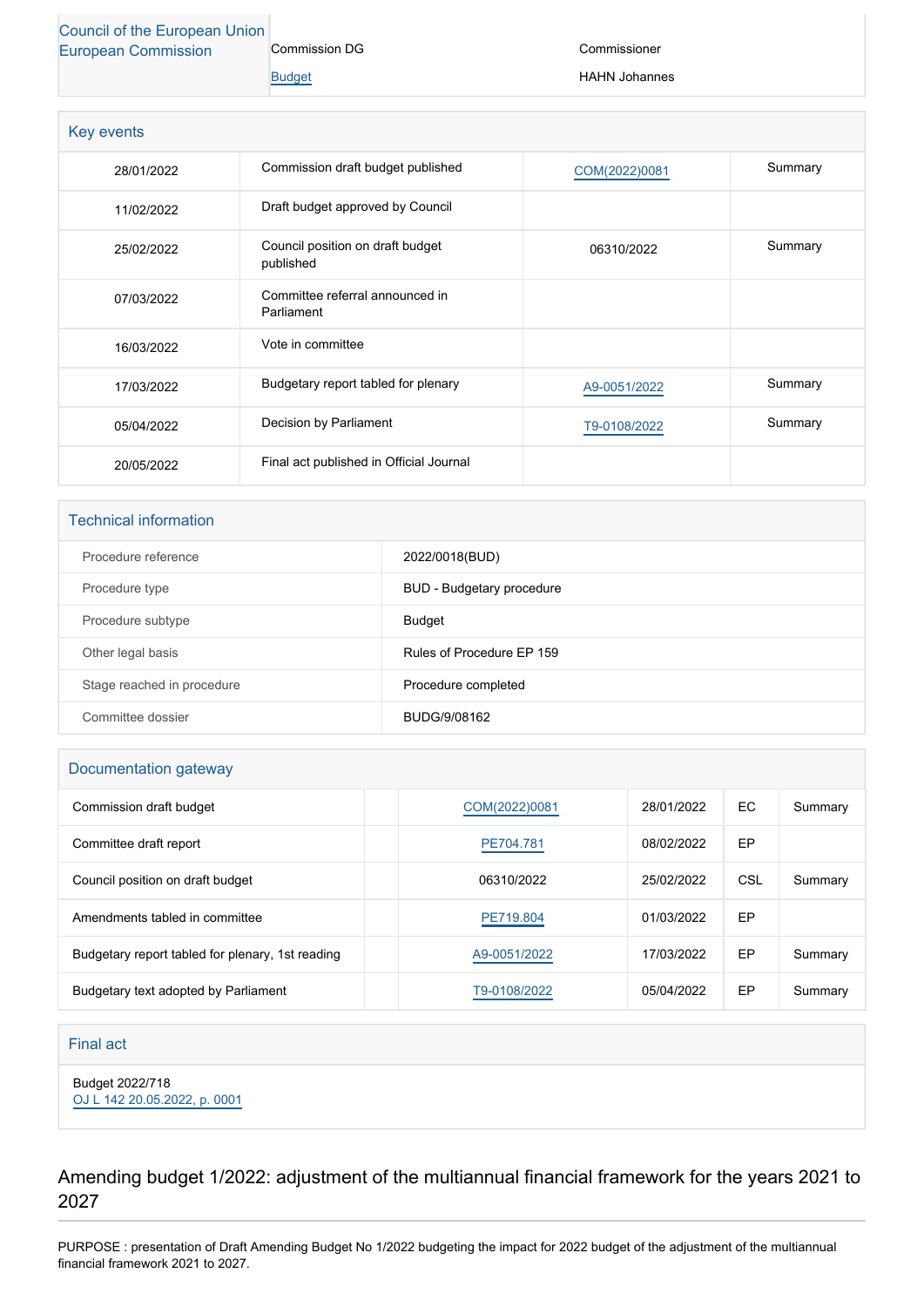CONTENT: the MFF Regulation for the years 2021-2027 was adopted in December 2020. The legislative framework for the funds under shared management for the period 2021-2027, and in particular the Common Provisions Regulation, was adopted in mid-2021. This meant that the legal framework for the programming exercise of the funds under shared management was in place at a late stage.

The MFF Regulation provides for a specific adjustment of the MFF ceilings, to be carried out by the Commission at the beginning of 2022, allowing for the transfers of 2021 allocation of commitment appropriations for the identified funds under shared management either not used or carried over, in the case of the adoption after 1 January 2021 of new rules or programmes under shared management.

The nine funds concerned are: (i) the European Regional Development Fund (ERDF); (ii) the Cohesion Fund (CF); (iii) the European Social Fund (ESF+); (iv) the Just Transition Fund (JTF); (v) the European Maritime and Fisheries Fund (EMFAF); (vi) the Asylum, Migration and Integration Fund (AMIF); (vii) the Internal Security Fund and (ix) the Border Management and Visa Instrument under the Integrated Border Management Fund (BMVI).

Draft Amending Budget (DAB) No 1 for the year 2022 reflects the specific impact of this transfer on 2022 commitment appropriations for the various funds under shared management under Headings 2a, 3, 4 and 5. The remaining transferred amounts will be reflected in the respective Draft Budgets of 2023, 2024 and 2025.

This DAB is necessary for the implementation in 2022 of all programmes which were not adopted in 2021 by the first instalment of budgetary commitments and the payment of pre-financing under these programmes. All 27 Member States are concerned by this re-programming exercise. A swift adoption of this DAB would prevent further delays in the implementation of the programmes.

In line with the provisions of the MFF Regulation, the amounts neither committed in 2021 nor carried over to 2022 are transferred in equal proportions to each of the years 2022 to 2025. Therefore this DAB reflects the transfer of 25 % of the allocations not used in 2021 (i.e. commitment appropriations not used nor carried over) corresponding to a total of EUR 12 247.1 million to the 2022 financial year.

The specific amounts to be transferred to 2022 are detailed as follows:

- Heading 2a Economic, social and territorial cohesion: EUR 11 605.4 million.
- Heading 3 Natural Resources and Environment: EUR 445.7 million.
- Heading 4 Migration and Border Management: EUR 169 million.
- Heading 5 Security and Defence: EUR 27 million.

#### Financing

Overall, the net impact of this DAB on expenditure amounts to an increase of EUR 12 247.1 million in 2022 commitment appropriations. No additional payment appropriations are requested.

The Commission does not propose any change to the level of payment appropriations in the context of this draft amending budget. As usual, it will keep budget implementation under close scrutiny, which may result in proposals for adjustment at a later stage in the year.

#### Amending budget 1/2022: adjustment of the multiannual financial framework for the years 2021 to 2027

The Council adopted its position on DAB No 1 to the general budget for 2022, as set out in the [technical annex](https://data.consilium.europa.eu/doc/document/ST-6310-2022-ADD-1/en/pdf) to Addendum 1 of the Council's explanatory memorandum.

The aim of this proposal is to reflect the specific impact of the transfer on the 2022 commitment appropriations for the different funds under shared management under headings 2a, 3, 4 and 5 of the Multiannual Financial Framework (MFF) for the years 2021 to 2027.

Overall, the net impact of this DAB on expenditure amounts to an increase of EUR 12 247.1 million in commitment appropriations for 2022. No additional payment appropriations are requested.

The specific amounts to be transferred in 2022 are broken down as follows:

Heading 2a - Economic, social and territorial cohesion: EUR 11 605.4 million

- Regional development and cohesion (ERDF, Cohesion Fund): EUR 8 420 196 413;
- Investment in people, social cohesion and values (ESF+): EUR 3 185 189 904;
- Heading 3 Natural resources and environment: EUR 445.7 million
- Agriculture and maritime policy (European Maritime, Fisheries and Aquaculture Fund EMFAF): EUR 162 411 579;
- Environment and climate action (Just Transition Fund): EUR 283 257 264;
- Heading 4 Migration and border management: EUR 169 million
- Migration (Asylum, Migration and Integration Fund): EUR 99 359 253;
- Border management (Integrated Border Management Fund Instrument for financial support in the area of border and visa management): EUR 69 624 839;

Heading 5 - Security and defence (Internal Security Fund): EUR 27 million.

Amending budget 1/2022: adjustment of the multiannual financial framework for the years 2021 to 2027